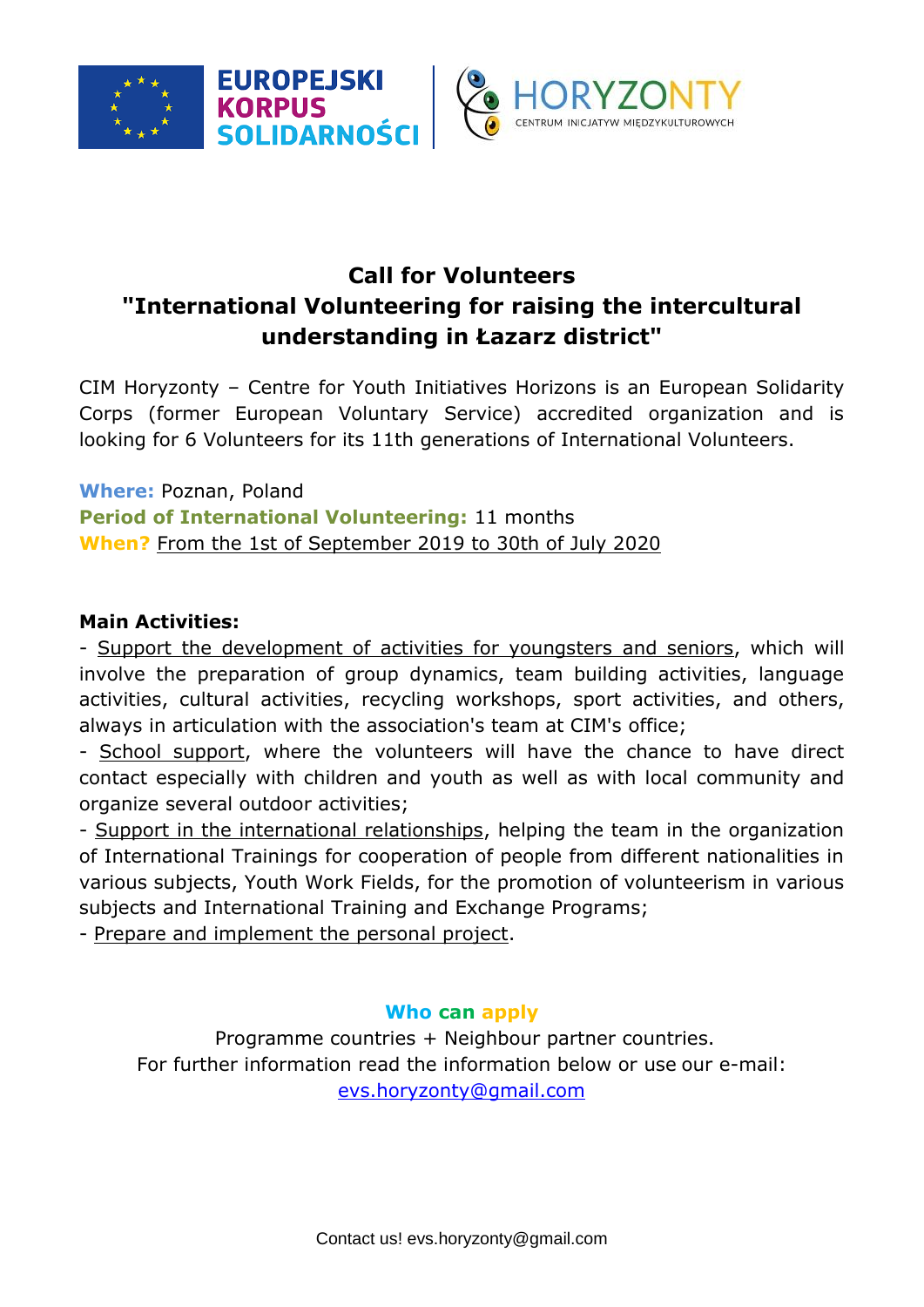





This project enables volunteer to develop competences in several areas:

- project management
- facilitation skills
- public performance
- language skills (both mother tongue and foreign languages: Polish and English)

- intercultural competences - artistic expression (as the volunteer are free to choose the form of presentation content they want to deliver)

The learning process will be supported by both: ESC coordinator/supervisor in accordance with volunteer's learning objectives. ESC coordinator will help with setting learning objectives and monitoring learning process.

Practical arrangements for the volunteer:

The example of your working week (which of course is just an example – very flexible and ready for your ideas):

| <b>Monday</b>                                                            | <b>TUESDAY</b>                                                                                  | <b>WEDNESDAY</b>                           | <b>THURSDAY</b>                                                                                                                | <b>FRIDAY</b> (piątek):                                             |
|--------------------------------------------------------------------------|-------------------------------------------------------------------------------------------------|--------------------------------------------|--------------------------------------------------------------------------------------------------------------------------------|---------------------------------------------------------------------|
| (poniedziałek)                                                           | (wtorek)                                                                                        | (środa):                                   | (czwartek):                                                                                                                    |                                                                     |
| $9.30 - 11.30$<br>Organisationnal<br>meeting                             | 09:00-13:00<br>Languages<br>workshops in<br>"Liceum 37"                                         | 10:00-12:00<br>polish class                | $09:00 - 11:00$<br>workshops in<br>kindergarden                                                                                | $11:00 - 12:30$ self-<br>directed learning:<br>polish learning time |
| $12.00 - 13.00$<br>workshop<br>preparation                               |                                                                                                 | 12:00 - 13:30<br>lunch                     | $11:00 - 13:00$<br>work on<br>website/FB<br>profile/ writing<br>relations from<br>activities                                   | 12:30 lunch                                                         |
| $13:00 - 14:00$<br>lunch                                                 | $13:00 - 14:00$<br>Lunch time                                                                   | $14:00 - 16:00$<br>workshop<br>preparation | $13:00 - 14:30$<br>lunch                                                                                                       | $13:30 - 15:30$<br>workshops in<br>liceum or primary<br>school      |
| $14:00 - 16:30$<br>workshops in<br>primary school<br>during leisure time | $16:00 - 19:00$<br>Languages<br>classe in Klub<br><b>Kultury Krag</b><br>for local<br>community | 16:00-19:00<br>workshops in<br>youth club  | $14:30 - 16:30$<br>manual<br>workshops for<br>local community<br>or 17:00 - 20:00<br>workshops in<br>cultural center<br>"Krąg" | $15:30 - 16:30$<br>workshops<br>planning for next<br>week           |
| $17:00 - 18:00$<br>Meeting with the<br>coordinator                       | $16:00 - 18:00$<br>Eco activity in<br>Lazarus<br>Garden during<br>spring and<br>summer time     |                                            |                                                                                                                                |                                                                     |